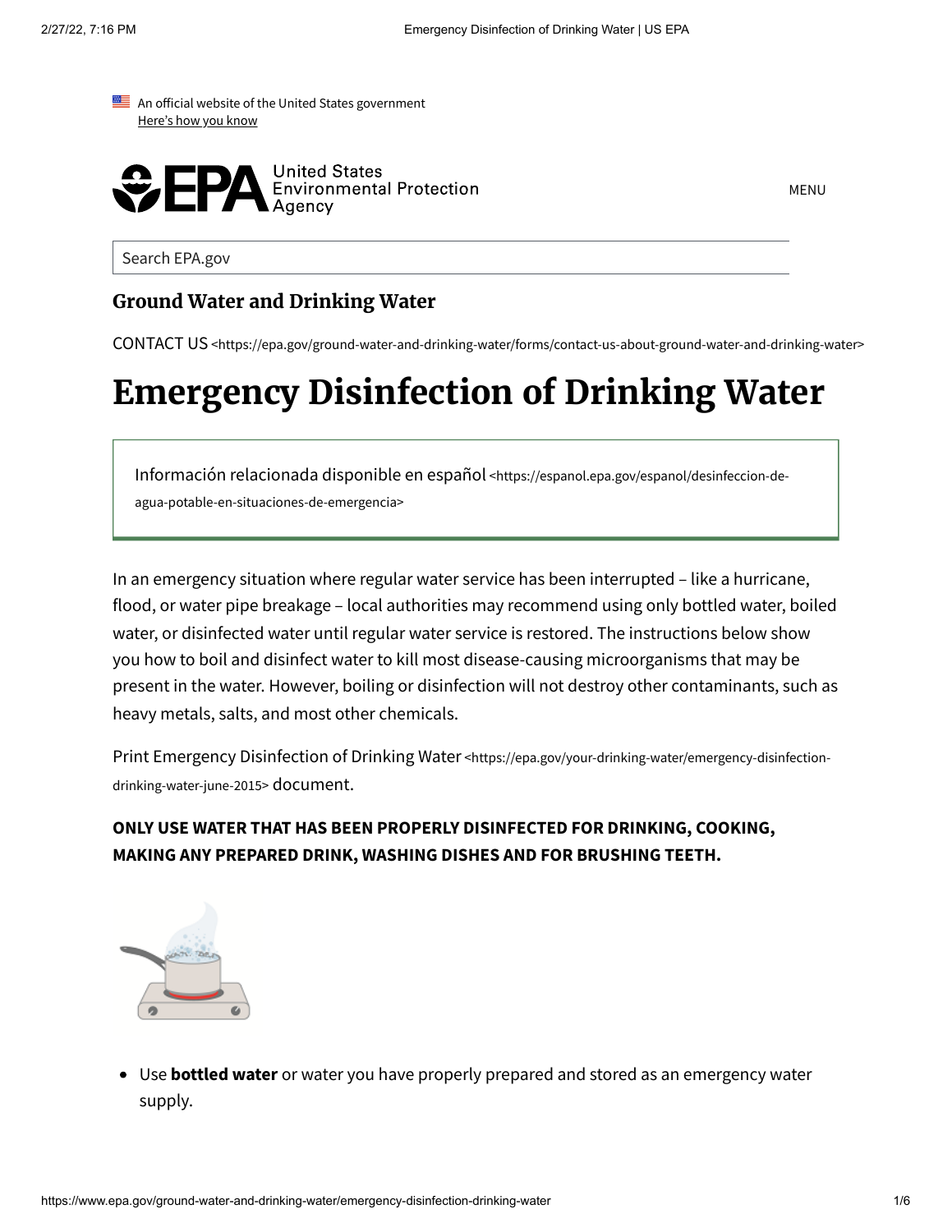- **Boil water**, if you do not have bottled water. Boiling is sufficient to kill pathogenic bacteria, viruses and protozoa (WHO, 2015).
	- If water is cloudy, let it settle and filter it through a clean cloth, paperboiling water towel, or coffee filter.
	- Bring water to a rolling boil for at least one minute. At altitudes above 5,000 feet (1,000 meters), boil water for three minutes.
	- Let water cool naturally and store it in clean containers with covers.



- $\circ$  To improve the flat taste of boiled water, add one pinch of salt to each quart or liter of water, or pour the water from one clean container to another several times.
- **Disinfect water using household bleach**, if you can't boil water. Only use regular, unscented chlorine bleach products that are suitable for disinfection and sanitization as indicated on the label. The label may say that the active ingredient contains 6 or 8.25% of sodium hypochlorite. Do not use scented, color safe, or bleaches with added cleaners.If water is cloudy, let it settle and filter it through a clean cloth, paper towel, or coffee filter.
	- Locate a clean dropper from your medicine cabinet or emergency supply kit.
	- Locate a fresh liquid chlorine bleach or liquid chlorine bleach that is stored at room temperatures for less than one year.
	- Use the table below as a guide to decide the amount of bleach you should add to the water, for example, 8 drops of 6% bleach, or 6 drops of 8.25% bleach, to each gallon of water. Double the amount of bleach if the water is cloudy, colored, or very cold.



- o Stir and let stand for 30 minutes. The water should have a slight chlorine odor. If it doesn't, repeat the dosage and let stand for another 15 minutes before use.
- o If the chlorine taste is too strong, pour the water from one clean container to another and let it stand for a few hours before use.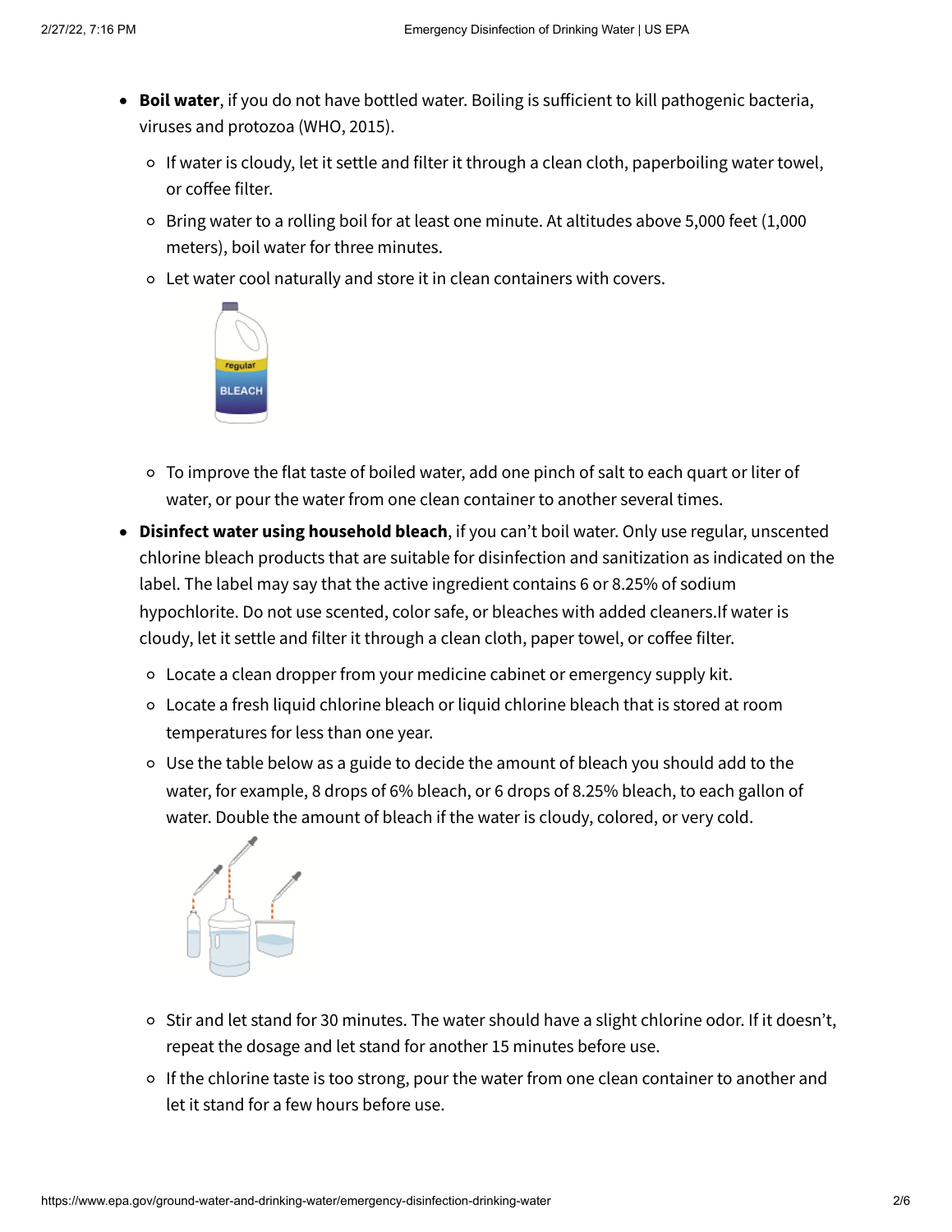| <b>Volume of Water</b> | Amount of 6% Bleach to Add*  | Amount of 8.25% Bleach to Add* |
|------------------------|------------------------------|--------------------------------|
| 1 quart/liter          | 2 drops                      | 2 drops                        |
| 1 gallon               | 8 drops                      | 6 drops                        |
| 2 gallons              | 16 drops $(1/4 \text{ tsp})$ | 12 drops (1/8 teaspoon)        |
| 4 gallons              | $1/3$ teaspoon               | $1/4$ teaspoon                 |
| 8 gallons              | $2/3$ teaspoon               | $1/2$ teaspoon                 |

\*Bleach may contain 6 or 8.25% sodium hypochlorite.

# **Additional Water Guidance**

- **Prepare and store an emergency water supply.** Visit the Federal Emergency Management Agency (FEMA) [<https://www.fema.gov/pdf/library/f&web.pdf>](https://www.fema.gov/pdf/library/f&web.pdf) Website for additional guidance on preparing and storing an emergency water supply.
- **Look for other sources of water in and around your home.** Although bottled water is your best choice, you may be able to find other sources of water by melting ice cubes or draining your hot water tank or pipes. You can also use river or lake water. It is generally better to use flowing water than still, stagnant water. However, do not use water with floating material in it or water that has a dark color or questionable odor. Regardless of the source, treat the water by following the instructions on the main page above. If you have a well on your property that has been flooded, make sure to disinfect and test the well water after the flood. Contact your state or local health department for advice or review our "What to do With Your Private Well After a Flood [<https://epa.gov/privatewells/what-do-your-private-well-after-flood>](https://www.epa.gov/privatewells/what-do-your-private-well-after-flood)" document.



**Consider how the water looks and how to filter it if needed.** Disinfection does not work as well when water is cloudy or colored. If water is cloudy, let it settle. Then filter the water through a clean cloth, paper towel, or coffee filter. Store the settled and filtered water in clean containers with covers.

# **Other Disinfection Methods**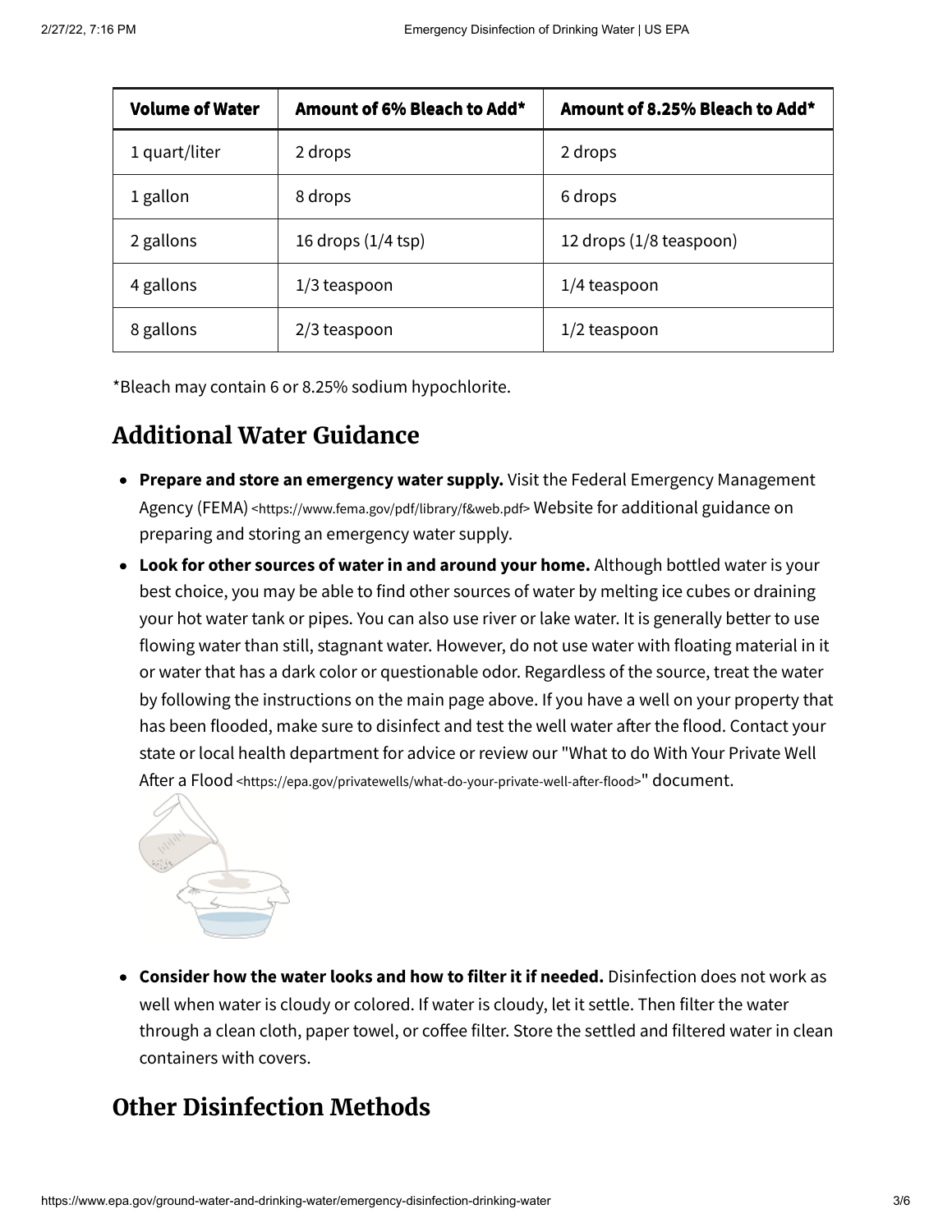If you don't have liquid bleach, you can use one of the other disinfection methods described below.

- **Granular calcium hypochlorite.** The first step is to make a chlorine solution that you will use to disinfect your water. For your safety, do it in a ventilated area and wear eye protection. Add one heaping teaspoon (approximately ¼ ounce) of high-test granular calcium hypochlorite (HTH) to two gallons of water and stir until the particles have dissolved. The mixture will produce a chlorine solution of approximately 500 milligrams per liter. To disinfect water, add one part of the chlorine solution to each 100 parts of water you are treating. This is about the same as adding 1 pint (16 ounces) of the chlorine solution to 12.5 gallons of water. If the chlorine taste is too strong, pour the water from one clean container to another and let it stand for a few hours before use. **CAUTION:** HTH is a very powerful oxidant. Follow the instructions on the label for safe handling and storage of this chemical.
- **Common household iodine (or "tincture of iodine").** You may have iodine in your medicine cabinet or first aid kit. Add five drops of 2% tincture of iodine to each quart or liter of water that you are disinfecting. If the water is cloudy or colored, add 10 drops of iodine. Stir and let the water stand for at least 30 minutes before use.
- **Water disinfection tablets.** You can disinfect water with tablets that contain chlorine, iodine, chlorine dioxide, or other disinfecting agents. These tablets are available online or at pharmacies and sporting goods stores. Follow the instructions on the product label as each product may have a different strength.

## **More Information**

- World Health [Organization](http://www.who.int/water_sanitation_health/dwq/Boiling_water_01_15.pdf?ua=1&ua=1) (WHO), 2015. Technical Briefing on Boil Water EXIT
- Safe Drinking Water Hotline [<https://epa.gov/ground-water-and-drinking-water/safe-drinking-water](https://www.epa.gov/ground-water-and-drinking-water/safe-drinking-water-information)information> 1-800-426-4791

Ground Water and Drinking Water Home [<https://www.epa.gov/ground-water-and-drinking-water>](https://www.epa.gov/ground-water-and-drinking-water)

Basic Information [<https://www.epa.gov/ground-water-and-drinking-water/drinking-water-your-home>](https://www.epa.gov/ground-water-and-drinking-water/drinking-water-your-home)

Private Wells [<https://www.epa.gov/privatewells>](https://www.epa.gov/privatewells)

Consumer Confidence Reports [<https://www.epa.gov/ccr>](https://www.epa.gov/ccr)

Regulatory Requirements [<https://www.epa.gov/dwreginfo>](https://www.epa.gov/dwreginfo)

Standards and Regulations [<https://epa.gov/sdwa>](https://www.epa.gov/sdwa)

All Drinking Water Topics [<https://epa.gov/ground-water-and-drinking-water/drinking-water-topics>](https://www.epa.gov/ground-water-and-drinking-water/drinking-water-topics)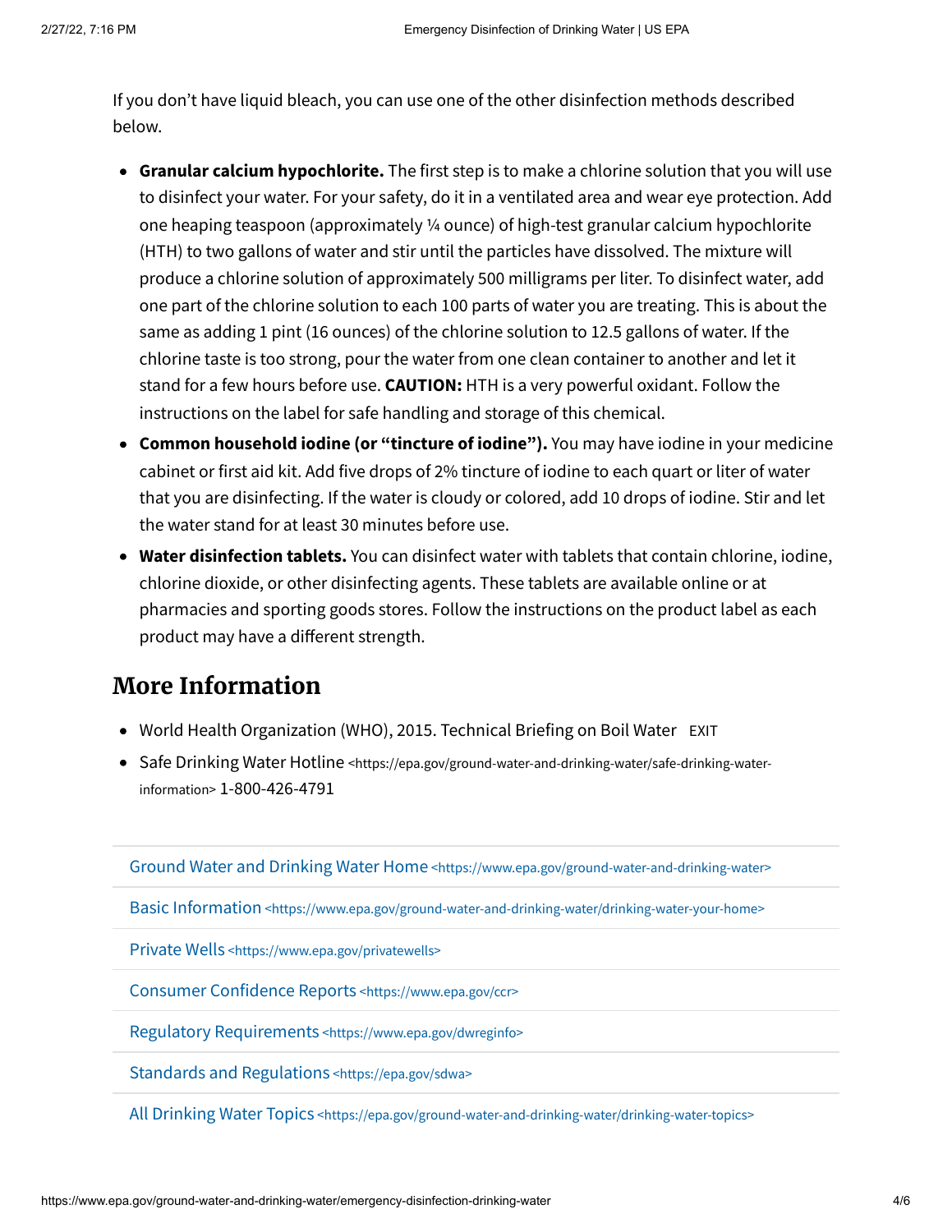Safe Drinking Water [Information](https://ofmpub.epa.gov/apex/sfdw/f?p=108%3A200%3A%3A%3A%3A%3A%3A) System

For Students and Teachers [<https://www.epa.gov/ground-water-and-drinking-water/drinking-water-activities](https://www.epa.gov/ground-water-and-drinking-water/drinking-water-activities-kids-and-teachers)kids-and-teachers>

Contact Us [<https://epa.gov/ground-water-and-drinking-water/forms/contact-us-about-ground-water-and-drinking](https://www.epa.gov/ground-water-and-drinking-water/forms/contact-us-about-ground-water-and-drinking-water)water > to ask a question, provide feedback, or report a problem.



### **Discover.**

**Accessibility** [<https://epa.gov/accessibility>](https://www.epa.gov/accessibility)

**Budget & Performance** [<https://epa.gov/planandbudget>](https://www.epa.gov/planandbudget)

**Contracting**[<https://epa.gov/contracts>](https://www.epa.gov/contracts)

**EPA www Web Snapshot** [<https://epa.gov/home/wwwepagov-snapshots>](https://www.epa.gov/home/wwwepagov-snapshots)

**Grants** [<https://epa.gov/grants>](https://www.epa.gov/grants)

**No FEAR Act Data** [<https://epa.gov/ocr/whistleblower-protections-epa-and-how-they-relate-non-disclosure](https://www.epa.gov/ocr/whistleblower-protections-epa-and-how-they-relate-non-disclosure-agreements-signed-epa-employees)agreements-signed-epa-employees>

**Plain Writing** [<https://epa.gov/web-policies-and-procedures/plain-writing>](https://www.epa.gov/web-policies-and-procedures/plain-writing)

**Privacy** [<https://epa.gov/privacy>](https://www.epa.gov/privacy)

**Privacy and Security Notice** [<https://epa.gov/privacy/privacy-and-security-notice>](https://www.epa.gov/privacy/privacy-and-security-notice)

#### **Connect.**

**Data.gov** [<https://www.data.gov/>](https://www.data.gov/)

**Inspector General** [<https://epa.gov/office-inspector-general/about-epas-office-inspector-general>](https://www.epa.gov/office-inspector-general/about-epas-office-inspector-general)

**Jobs** [<https://epa.gov/careers>](https://www.epa.gov/careers)

**[Newsroom](https://www.epa.gov/newsroom) h** // //